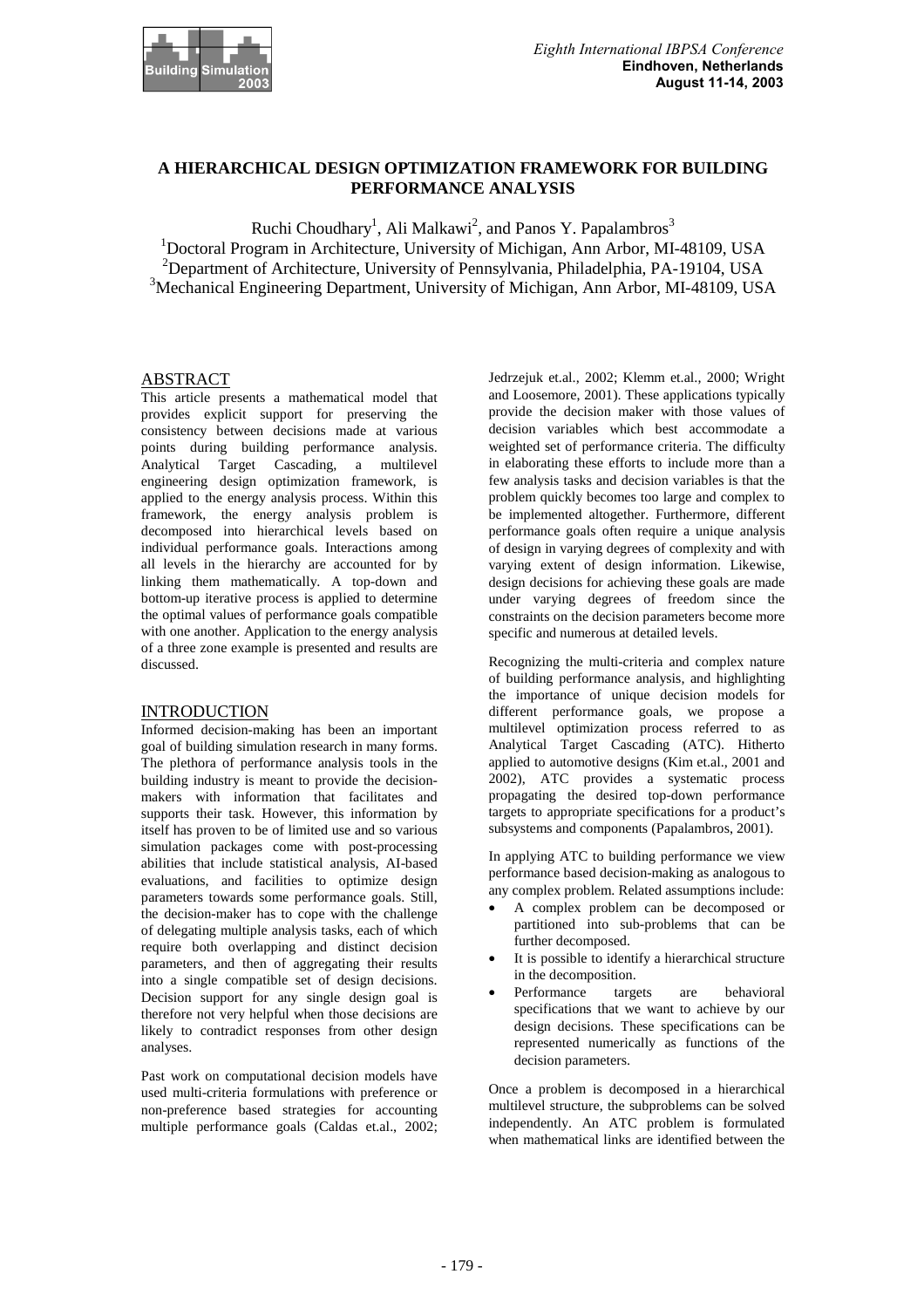subproblem solutions. An overall solution is obtained by optimizing "solution-matching" between subproblems through a coordination strategy.

In the following section we describe the ATC process at a general level (the description is condensed, and for further details we refer the reader to the original literature in Kim, 2001). Then, through a fictional pilot application we demonstrate the strengths of this framework for (a) coordinating multiple decision-making tasks in compatibility with one another, (b) providing explicit decision support including tradeoffs between performance goals, and (c) purposeful use of simulation tools in decision-making.

## THE ATC PROCESS

The ATC framework is based on posing a problem using two types of models: the *decision model* and the *analysis model*. As shown in figure 1, a decision model is the representation of performance targets (**T**), actual system performance (**R**), decision variables (**x**) and, all relevant constraints on decision variables (**g**, **h**). The analysis model comprises of the analysis tool and a post-processor: The analysis tool, (typically a simulation), is used to compute some responses (**r**), as functions of decision parameters, and a post-processor is invoked to amass those responses into performance values **R**.

The first step in setting up an ATC problem is to decompose the problem hierarchically. Typically four types of decomposition strategies are commonly found in systems design literature (Wagner, 2001): *Object decomposition* divides a system into physical components such as building, zones, rooms and components. *Aspect decomposition* divides the system according to different specialties involved in its modeling and would be a relevant consideration when multiple performance considerations feature for a physical entity. *Sequential decomposition* is applied to problems involving flow of elements or information. It is a difficult option for architectural design analysis because it presumes unidirectionality of design information. *Model decomposition* is based on decomposing the problem on the basis of the mathematical model of the design problem and functional dependencies of the design relations.

Once the decision model is decomposed, appropriate analysis models are associated with each element in the hierarchy. An analysis model is appropriate if it can compute performance values as functions of its decision variables. Every analysis



Figure 1: Models in the ATC framwork

model evaluates design decisions by taking variables and parameters as input and returning performance values as output.

The clear separation between the decision and the analysis model is an important feature in this hierarchical decomposition approach. It implies that the decision models can be freely modified as per the problem, by adding or changing performance goals or decision variables. New functional relations can be included as additional constraints depending on the peculiarities of the problem under consideration. Furthermore, analysis tools can be used efficiently without information overload of irrelevant decision variables. The independence of the decision model from the analysis model also provides the flexibility to use any relevant analysis tool that is available. Finally, for any particular subproblem in the hierarchy multiple analysis models can be also used if required.

The second step is to formulate the ATC problem by identifying horizontal and vertical links between the hierarchically decomposed problems. Horizontal links are called *linking variables* (**y**). Linking variables represent decisions shared among two or more decision models at the same level (Kim, 2001). Their value is determined individually by the decision models that share them and coordinated by the upper level parent problem. This implies that subproblems that share linking variables must also have a common decision model at the upper level.

The vertical relationships between decomposed levels are embodied through building performance targets. As shown in figure 2, at hierarchical level *B*, the decision model receives the value of lower level performance values  $(R_{B,1}^L, R_{B,2}^L)$  and linking variables  $(\mathbf{y}_{B,1}^L, \mathbf{y}_{B,2}^L)$ . It also receives target values for performances  $\mathbf{R}_{B}^{U}$  from the decision model located at the level above. Based on these sets of information from the upper and lower levels, the problem at level *B* constitutes finding those values of  $\tilde{\mathbf{x}}$ ,  $\mathbf{y_B}$ ,  $\mathbf{R}_{B.1}$ , and  $\mathbf{R}_{B.2}$  which yield performance values  $\mathbf{R}_B$  with minimum deviation from  $\mathbf{R}_B^U$  passed down from the upper level and also match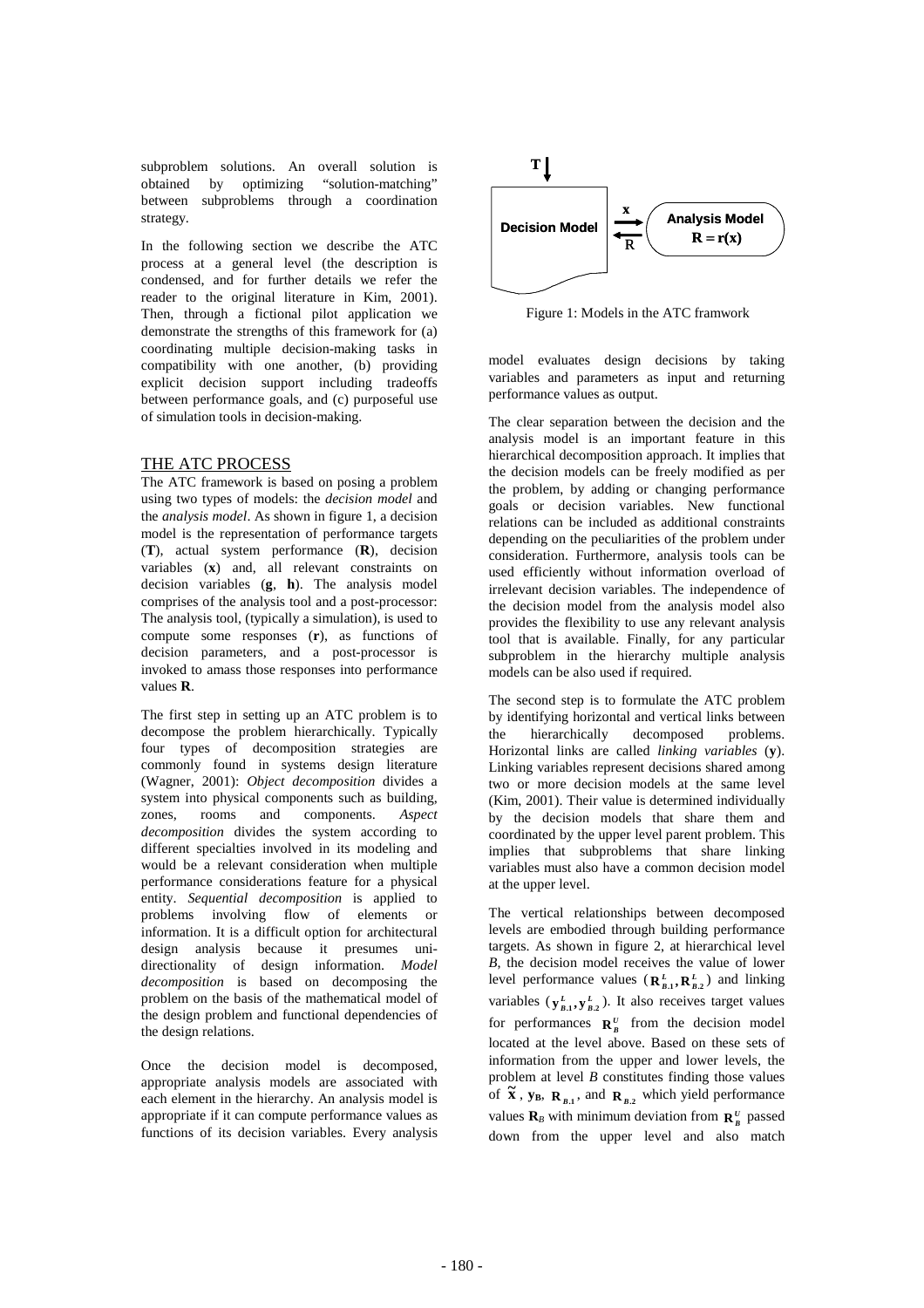

Figure 2: Interactions between Hierarchical Levels in ATC Formulation

 $\mathbf{R}_{B,1}^L$ ,  $\mathbf{R}_{B,2}^L$  and  $\mathbf{y}_{B,1}^L$ ,  $\mathbf{y}_{B,2}^L$  from the lower levels. Note that in these interactions the performance values  $\mathbf{R}_{B1}$  and  $\mathbf{R}_{B2}$  are decision variables at the level above so that their value is determined in compatibility with upper level performances.

For target matching a problem  $S_{ii}$  for *j*-th design model at the *i*-th level, the general formalization of this optimization process is given in Eq. (1). The following symbols are used to define it:

**T** performance targets<br>**R** performance returne **R** performance returned by analysis model

- **r** responses computed by analysis tools<br> $\mathbf{R}^U$  target values of **R** from an unner level
- target values of **R** from an upper level
- $\mathbf{R}^L$ <br> $\mathbf{y}_U$ <br> $\mathbf{y}^U$ target values of **R** from a lower level
- **y** linking variables
- **y**<sup>*U*</sup> target values of **y** from an upper level target values of **y** from a lower level
- **y***<sup>L</sup>* target values of **y** from a lower level
- $\epsilon_R$  deviation tolerance for performances
- $\epsilon$ <sub>y</sub> deviation tolerance for linking variables
- **g** inequality constraints in a design problem<br>**h** equality constraints in a design problem
- **h** equality constraints in a design problem
- **x** vector of all design variables
- **x ~** local design variables
- **min x**  $\tilde{\mathbf{x}}^{\min}$  lower bound of  $\tilde{\mathbf{x}}$  $\tilde{\mathbf{v}}$

$$
\widetilde{\mathbf{x}}^{\text{max}} \quad \text{upper bound of } \widetilde{\mathbf{x}}
$$

$$
S_{ij}: \text{Minimize } ||\mathbf{R}_{ij} - \mathbf{R}_{ij}^U|| + ||\mathbf{y}_{ij} - \mathbf{y}_{ij}^U|| + \varepsilon_{\mathbf{R}_{ij}} + \varepsilon_{\mathbf{y}_{ij}}
$$
\nwith respect to:  $\tilde{\mathbf{x}}_{ij}, \mathbf{y}_{ij}, \mathbf{y}_{(i+1)j}, \mathbf{R}_{(i+1)j}, \varepsilon_{\mathbf{R}}, \varepsilon_{\mathbf{y}} \quad (1)$ \nwhere:  $\mathbf{R}_{ij} = \mathbf{r}_{ij} (\mathbf{R}_{(i+1)j}, \tilde{\mathbf{x}}_{ij}, \mathbf{y}_{ij})$   
\nsubject to: 
$$
||\mathbf{R}_{(i+1)} - \mathbf{R}_{(i+1)u}^U|| \leq \varepsilon_{\mathbf{R}}
$$

$$
\begin{aligned} & \left\| \mathbf{y}_{(i+1)} - \mathbf{y}_{(i+1)}^L \right\| \leq \varepsilon_{\mathbf{y}} \\ & \mathbf{g}_{ij}(\mathbf{R}_{ij}, \widetilde{\mathbf{x}}_{ij}, \mathbf{y}_{ij}) \leq 0 \\ & \mathbf{h}_{ij}(\mathbf{R}_{ij}, \widetilde{\mathbf{x}}_{ij}, \mathbf{y}_{ij}) = 0 \end{aligned}
$$

$$
\widetilde{\mathbf{X}}_{ij}^{min} \leq \widetilde{\mathbf{X}}_{ij} \leq \widetilde{\mathbf{X}}_{ij}^{max} \qquad \mathbf{y}_{ij}^{min} \leq \mathbf{y}_{ij} \leq \mathbf{y}_{ij}^{max}
$$

Once the ATC problem is set up for all elements in a hierarchy in the form shown in Eq. 1, a coordination strategy can be applied to iterate through the multi-level structure. The formulation is both top-down and bottom-up, implying that once some overall performance targets are specified at the top most level, they are disseminated down to determine the value of lower level performances. Likewise, if performance targets are initially specified for lower level problems, then the upper level performances can be determined based on the information propagated up from the lower levels. In this manner, the decisions made at any particular level in the hierarchy are ensured to be consistent with all other components of the decomposed problem. The iterative process of cascading targets is repeated until specified termination criteria are met.

# PILOT APPLICATION

We now demonstrate the applicability of the ATC process to building performance optimization through a fictional case. Thermal design of a three zone building is being considered: one office and two workshops (figure 3).

This problem is defined for making decisions on the size of the building parts: wall and window areas, and control settings for velocity and temperature, such that the building is thermally efficient. Depending on the function and schedules of use, the following targets are specified for the building: *(a) Overall floor area:* In seeking values of external wall length the given overall area of the building should be maintained, *(b) Thermal performance of*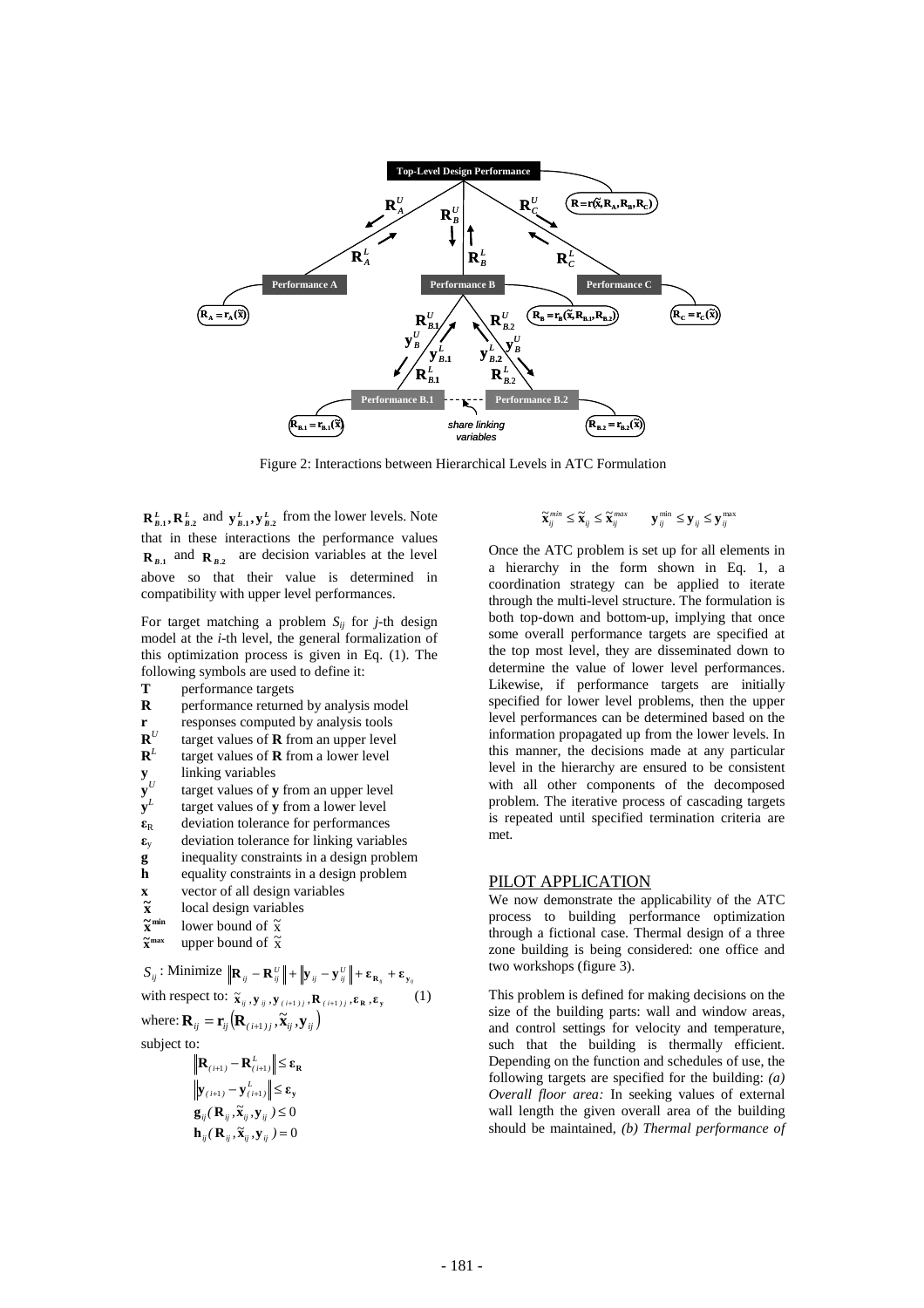

Figure 3: The Three Zone Example Case

*room 1, 2 and 3:* 100% thermal efficiency is targeted for the building. This implies that at the best case, the summation of the thermal performance of all three zones should yield 100% performance.

The two workshops are assumed to be identical in terms of use, environmental conditions, and occupancy. For these two zones the thermal performance goal is formulated for minimizing the annual heating and cooling energy. For the office, thermal efficiency means maximizing the number of occupied hours for which a suitable occupant comfort index is maintained. In addition to these targets, zone performances must be within defined feasible limits of average room temperatures and thermal comfort at all occupied hours, and total annual energy cost. The performance criteria and constraints assumed throughout this example are formulated for the purpose of demonstrating the applicability of ATC to multi-criteria assessments.

## ATC FORMULATION

The analysis problem as posed constitutes three sets of performance goals distinguishable by their scope in the overall analysis problem as well as the variables they depend on: the first set of performance targets (overall area  $T_A$  and 100% thermal efficiency  $T_P$ ) represent the total analysis problem, and are in fact a function of the other two set of performance goals. The second (area of the workshops  $A_w$  and energy use  $P_w$ ) and third (area of

the office  $A_0$  and its thermal comfort  $P_0$ ) sets of targets belong to separate functional zones, and hence are functions of different variables except for the common wall *ys* between the office and the workshops.

The three-zone building is therefore "object decomposed" in a bi-level structure. The building analysis problem is represented at the top level (Z) where target values  $T_A$  and  $T_P$  are specified for overall building area *A* and thermal efficiency *P*. This problem is decomposed into two subproblems at the second level: Subproblem 1  $(Z_{s1})$  represents the office and subproblem 2  $(Z_{s2})$  represents the workshops. Since the two workshops are assumed identical, thermal performance value and area are computed only for one and then doubled to include the second workshop in the overall analysis. The common wall between the workshop and office (*ys*) is represented as a linking variable, which means that it is coordinated by the top level problem Z.

The following mathematical formulations are used to setup the ATC process for this problem. Figure 4 shows the performance values, variables included at each level as well as the information flow up and down the levels. In addition to the ATC nomenclature, symbols used throughout this example are:

- Z overall building performance model<br>
Zs1 office decision model
- Zs1 office decision model<br>Zs2 workshop decision mo
- Zs2 workshop decision model<br> $T_A$  target area of the three zor
- $T_A$  target area of the three zone building<br> $T_P$  target performance of the three zone building
- *T<sub>P</sub>* target performance of the three zone building<br>*A* total area of the three zone building
- *A* total area of the three zone building<br>*P* total performance of the building
- total performance of the building
- $A_o$  area of the office<br> $P_o$  thermal comfort of
- thermal comfort of the office
- $A_w$  area of the workshop<br> $P_w$  total annual energy us
- total annual energy used by the workshops
- *ys* wall between the office and workshop [m]
- *xw* length of workshop wall [m]
- *yo* length of office wall [m]
- *go* window height of office [m]
- *gw* window wall percentage of workshop
- *<sup>o</sup>* as subscript defines attributes of office
- *<sup>w</sup>* as subscript defines attributes of workshop
- *v* mean zone velocity [m/s]
- *h* heating setpoint temperature [°C]
- *c* cooling setpoint temperature  $[°C]$
- *E* total annual heating and cooling energy [J]
- *Eref* limits on total annual energy use [J]
- *H* heating energy [J]<br>*C* cooling energy [J]
- *C* cooling energy [J]<br>*T* average mean tem
- average mean temperature  $[°C]$
- $\Phi$  hourly value of comfort index [PMV]
- $V$  % hours in which  $\Phi$  is maintained within a specified range
- *Vref* limits on *V*
- *k* scaling factor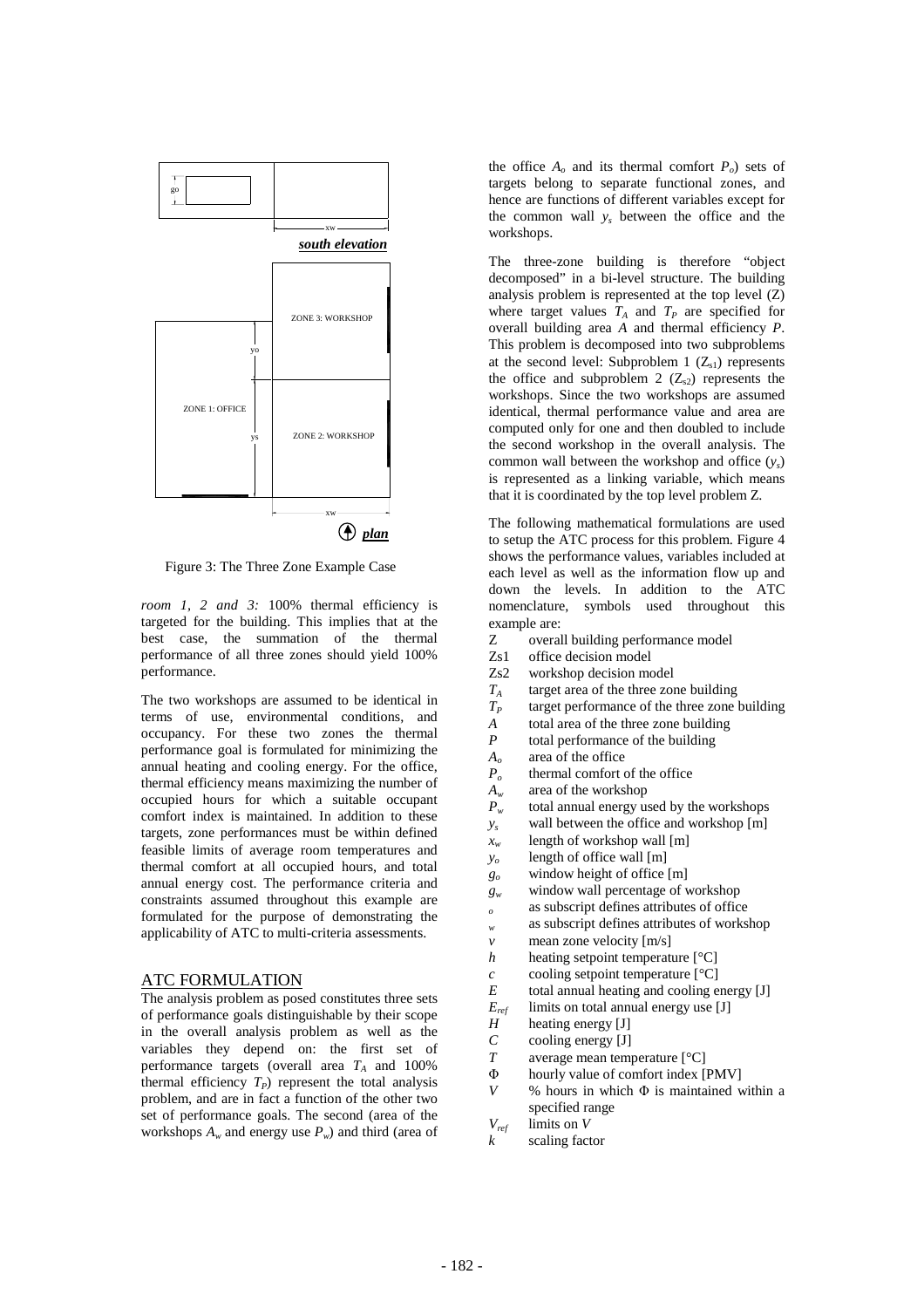

Figure 4: Information Exchange between Decomposed Levels of the Three Zone Case

#### Top Level Decision Model

**Z**: Minimize  $(P - T_p)^2 + (A - T_a)^2 + \epsilon_p + \epsilon_p$ with respect to:  $P_{\rho}$ ,  $A_{\rho}$ ,  $P_{w}$ ,  $A_{w}$  (2)  $\boldsymbol{\epsilon}_{\mathbf{R}}, \boldsymbol{\epsilon}_{\mathbf{v}} = (\boldsymbol{\epsilon}_{P_{\rm c}}, \boldsymbol{\epsilon}_{P_{\rm w}}, \boldsymbol{\epsilon}_{A_{\rm w}}, \boldsymbol{\epsilon}_{A_{\rm w}}, \boldsymbol{\epsilon}_{\mathbf{v}})$ where:  ${\bf R}_z[P,A] = {\bf r}_z(P_o, A_o, P_w, A_w)$ subject to:

$$
\begin{aligned} &\left(P_o-P_o^L\right)^2\leq \varepsilon_{P_o}\left(A_o-A_o^L\right)^2\leq \varepsilon_{A_o}\\ &\left(P_w-P_w^L\right)^2\leq \varepsilon_{P_w}\left(A_w-A_w^L\right)^2\leq \varepsilon_{A_w}\\ &\left(y_s-y_{s1}^L\right)^2+\left(y_s-y_{s2}^L\right)^2\leq \varepsilon_{y}\\ &P_o^{\min}\leq P_o\leq P_o^{\max}\quad A_o^{\min}\leq A_o\leq A_o^{\max}\\ &P_w^{\min}\leq P_w\leq P_w^{\max}\quad A_w^{\min}\leq A_w\leq A_w^{\max}\\ &y_s^{\min}\leq y_s\leq y_s^{\max}\end{aligned}
$$

The top level analysis model sums the zone attributes and returns the total area *A* and thermal performance *P* values of the building (as shown in Eq. 3):

$$
P = (P_o + 2P_w) \quad A = (A_o + 2A_w)
$$
 (3)

In addition to minimizing difference between targets and performances, the deviation tolerances  $(\varepsilon_R$  and  $\varepsilon_v)$  used to coordinate lower level information, are also minimized (see Eq. 2). At an ideal case the deviation tolerences are expected to be zero implying that values of the building level variables match the performance values determined

at the level below, and the value of the shared variable  $y_s$  is set same at both sub-problems. In this particular example there are no local variables at the top level. Therefore, the only constraints are those formulated for coordinating the lower level information.

Subproblem Decision Models  
\n**Z**<sub>s1</sub>: Minimize 
$$
(P_o - P_o^U)^2 + (A_o - A_o^U)^2 + (y_s - y_s^U)^2
$$
  
\nwith respect to:  
\n $\tilde{\mathbf{x}}_o = (y_o, g_o, v_o, h_o, c_o)$  (4)  
\n $\mathbf{y}_{Zs} = (y_s)$   
\nwhere:  
\n $\mathbf{R}_{Zs} [P_o, A_o] = \mathbf{r}_{Zs1}(\tilde{\mathbf{x}}_o, \mathbf{y}_{Zs})$ 

subject to:

 $\mathbf{w}$ 

$$
\begin{aligned} & E_o - E_{\text{refo}} \leq 0 & & V_o - V_{\text{refo}} \leq 0 \\ & T_o^{\text{min}} \leq T_o \leq T_o^{\text{max}} & & \widetilde{\mathbf{x}}_o^{\text{min}} \leq \widetilde{\mathbf{x}}_o \leq \widetilde{\mathbf{x}}_o^{\text{max}} \end{aligned}
$$

**Z**<sub>s2</sub>: Minimize  $(P_w - P_w^U)^2 + (A_w - A_w^U)^2 + (y_s - y_s^U)^2$ with respect to:

 $\tilde{\mathbf{x}}_w = (x_w, g_w, v_w, h_w, c_w)$ (5)

 $y_{z_s} = (y_s)$ where:

 $[\mathbf{R}_{z_{s2}}[P_{w}, A_{w}] = \mathbf{r}_{z_{s2}}(\widetilde{\mathbf{x}}_{w}, \mathbf{y}_{z_{s}})]$ 

subject to:

$$
\begin{aligned} E_{\mathbf{w}} - E_{\mathbf{r}\mathbf{r}\mathbf{w}} &\leq 0 & & V_{\mathbf{w}} - V_{\mathbf{r}\mathbf{r}\mathbf{w}} &\leq 0 \\ T_{\mathbf{w}}^{\min} &\leq T_{\mathbf{w}} &\leq T_{\mathbf{w}}^{\max} & & \widetilde{\mathbf{x}}_{\mathbf{w}}^{\min} &\leq \widetilde{\mathbf{x}}_{\mathbf{w}} &\leq \widetilde{\mathbf{x}}_{\mathbf{w}} \end{aligned}
$$

In sub-problem 1 (Eq. 4) Thermal performance  $P_o$ is defined by the PMV comfort index and 100%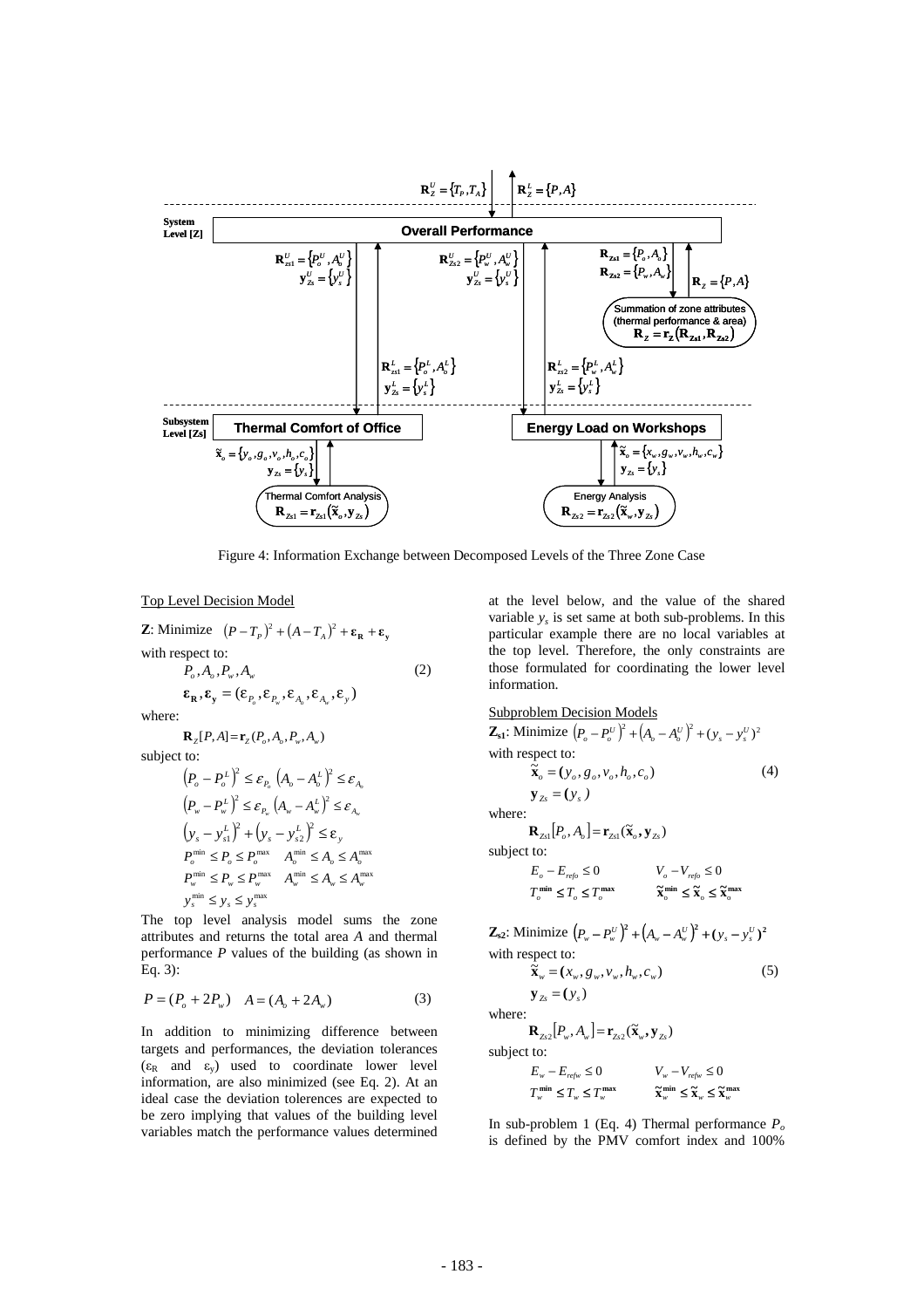

Figure 5. Scaled Target and Optimal Performance Values of the Three Zone Case from the ATC Process

comfort index is returned when the absolute value of average comfort index at all occupied hours *n* during a year is zero:

$$
P_o = \left(\sum_{i=1}^n |\boldsymbol{\Phi}_i|\right) / n \tag{6}
$$

 $P_w$  in Eq. 5 is the total heating and cooling energy used during the year (for *m* number of hours) scaled by the maximum feasible value *Erefw* specified as a constraint.

$$
P_{w} = \left(\sum_{i=1}^{m} H_{w_i} + \sum_{i=1}^{m} C_{w_i}\right) / E_{refw}
$$
 (7)

*Ao* and *Aw* are computed as functions of their geometry variables, scaled between 0 and 1, and subtracted by one so that the maximization of area is posed as a minimization function.

$$
A_o = |1 - k_o(x_o(y_s + y_o))|
$$
  
\n
$$
A_w = |1 - k_w(x_w y_s)|
$$
\n(8)

Constraints on both zone problems include maximum feasible limits on total annual energy used for heating and cooling, minimum and maximum average zone temperature, and limits on the comfort index at all occupied hours. Additionally, upper and lower bounds are specified on all local variables.

The analysis models of both subproblems use Energy Plus (Crawley et.al., 2001) for computing zone performances. All evaluations are run hourly, for one year.

All decision variables, constraints and functions used in this formulation are scaled between 0 and 1. These functional relationships complete the mathematical formulation of the three zone case and the hierarchical optimization process can now begin.

## HIERARCHICAL OPTIMIZATION

Starting from the top level, deviations between specified targets  $(T_A, T_P)$  and performance values  $(A, P)$  are minimized with respect to  $A_o$ ,  $P_o$ ,  $A_w$ , and, *Pw*. Once determined, optimal values of these zone attributes are cascaded down to subproblems 1 and 2 as target values  $([A_o^U, P_o^U], [A_w^U, P_w^U])$ . At this point, an estimated initial value of the linking variable  $y_s$  is also passed down to both zone level problems as target ( $y_s^U$ ).

At the zone level the local and linking variables of subproblem 1 are optimized such that the resulting values of  $A_o$ ,  $P_o$ , and  $y_s$  best match the upper level values passes down as targets, while satisfying all feasibility constraints. Similarly, variables of subproblem 2 are sought such that deviations between  $A_w$ ,  $P_w$ , and  $y_s$  and their corresponding target values determined at the upper level are minimized.

Once the decision variables are optimized for zone level problems, their performance values and linking variables are passed back to the building level problem as lower level targets  $([A_o^L, P_o^L, y_s^L], [A_w^L, P_w^L, y_s^L])$  and the building level problem is re-solved so that not only deviations between overall building targets and performances are minimized, but also the deviation tolerances between the zone performance and linking variables determined at the building level and its values passed back from the zone level.

One target cascading iteration is complete when zone information is fed back to the top level decision model. For this top-down case the iterations were terminated when the deviation values became smaller than a specified tolerance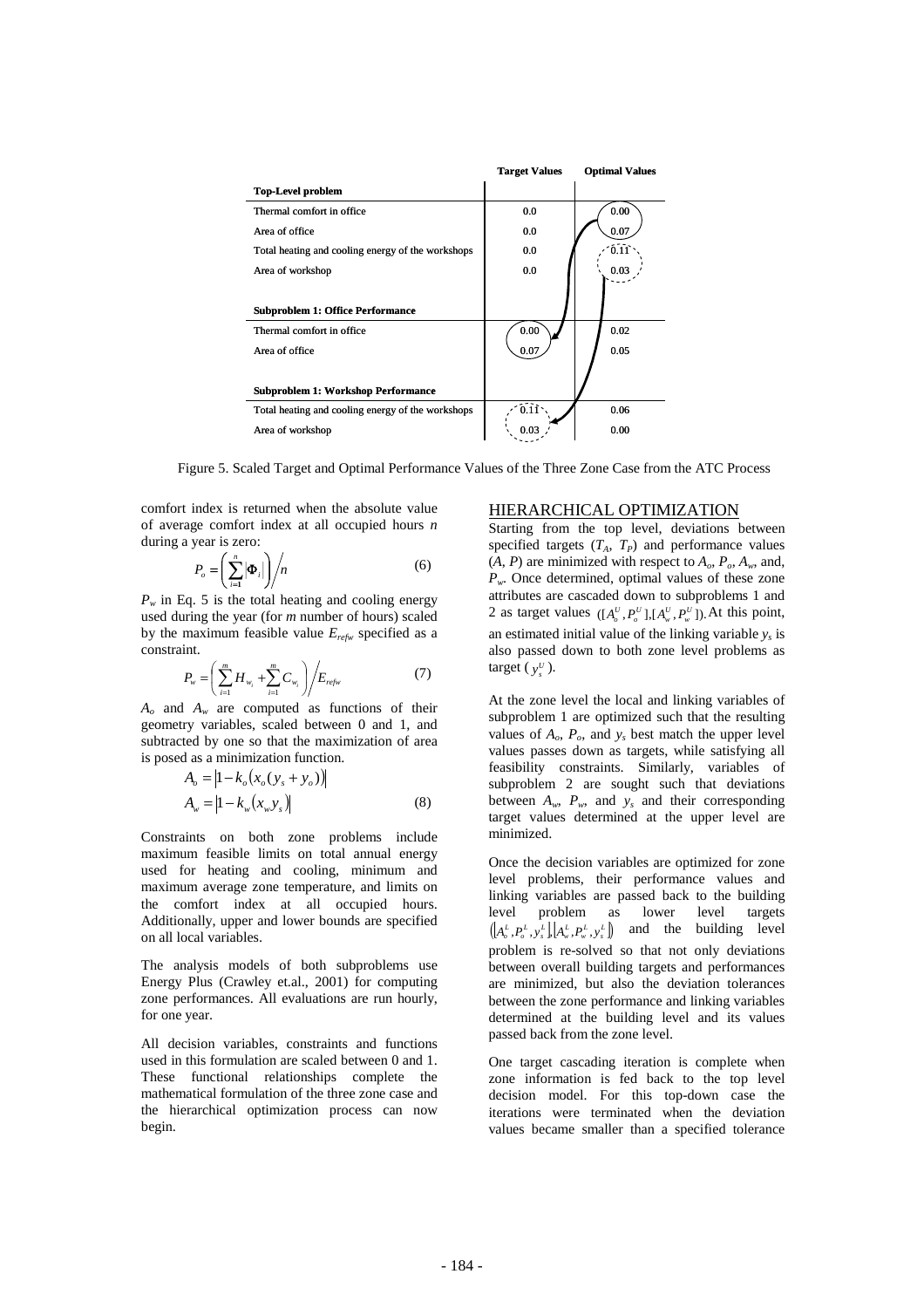and also when the variables of all the decision models in the hierarchy stopped changing between subsequent iterations. At the end of the cascading process all performance targets  $(T_A, T_P, A_o, A_w, P_o)$  $P_w$ ) and linking variables  $(y_s)$  are determined in compatibility with one another. "Compatibility" here means meeting the targets as closely as possible, while satisfying constraints throughout the hierarchy.

We used Sequential Quadratic Programming (SQP) to optimize of the top level performance targets. SQP is a gradient based optimization algorithm, which means that it uses function gradients to make decisions about which designs to explore. The algorithm is fast for small problems and produces locally optimal design.

Since SQP requires all decision variables and design relations to be smooth, superEGO (Sasena, 2002) was used to optimize zone level problems where some design relations are non-smooth (the functions have discontinous jumps). An approximation based global optimization algorithm, superEGO is also efficient for problems where the analysis models may include calls to expensive simulation tools: The algorithm takes an initial data sample of the objective function and fits a surrogate model to that data. It uses the surrogate model to search for optimal solutions and therefore reduces the number of calls to the analysis model. Although not highly critical in our example case, this feature is an important consideration for any future applications where expensive simulations could make the ATC process extremely time-consuming.

## RESULTS

For the three zone case, the ATC process terminated in 12 iterations. Figure 5 shows the tradeoffs between building and zone level targets. These tradeoffs represent the best compromise between performance targets while meeting all feasibility constraints. This optimization is therefore assisting queries such as: What are the implications of the specified performance goals on all other performances considered in a problem?

Since this example case is small, these results are also compared to results obtained when the same problem when posed as one optimization problem, and solved "all at once", namely, without the ATC decomposition (this comparison is a validation of ATC given by Kim, 2001). The "all at once" problem was optimized using superEGO. Table 1 shows both the ATC and "all at once" solution:  $f$  is the total deviation between all targets and performance goals as represented by the top-level objective function in the ATC formulation, and [*Ao*,

 $P_{o}$ ,  $A_{w}$ ,  $P_{w}$  are the performance values determined for the two zones.

Ideally, the solution to the "all at once" problem should be the same or better than the ATC results for the same problem. However, we obtained better results when the problem was solved by the ATC process (see value of *f* in Table 1): The use of SQP at the top level of the ATC formulation allowed better convergence towards the true optimum. Additionally, partitioning of the problem results in lower dimensionality of optimization problem (5 variables per subproblem as against 11 variables when the problem is solved "all at once") which increases the performance of superEGO and also improves convergence.

In general, computational expense of the analysis and non-smooth functional dependencies are common features of the energy analysis problem. Therefore, it is difficult to solve the whole problem using gradient based optimization algorithms such as SQP. On the other hand, solving the whole problem using superEGO compromises the solution. As it turns out, by allowing the use of different optimization strategies suitable at specific levels of the system decomposition, the ATC process results in a better solution.

|                          | Solution from           | "All-at-Once" |
|--------------------------|-------------------------|---------------|
|                          | <b>Target Cascading</b> | Solution      |
| $P_o$                    | 0.00                    | 0.19          |
| A <sub>o</sub>           | 0.07                    | 0.19          |
| $P_{w}$                  | 0.11                    | 0.17          |
| $A_w$                    | 0.03                    | 0.004         |
| $y_{s}$                  | 0.95                    | 0.76          |
| $y_o$ [m]                | 4.31                    | 4.38          |
| $g_o$ [m]                | 0.84                    | 1.01          |
| $v_o$ [m/s]              | 0.14                    | 0.10          |
| $h_o[^{\circ}C]$         | 21.21                   | 21.75         |
| $c_o$ [°C]               | 21.34                   | 21.67         |
| $x_w$ [m]                | 10.10                   | 10.8          |
| $g_w$ [%]                | 0.67                    | 0.83          |
| $v_w$ [m/s]              | 0.18                    | 0.20          |
| $h_w[^{\circ}C]$         | 20.34                   | 21.56         |
| $c_w[^{\circ}C]$         | 23.93                   | 21.88         |
| $\boldsymbol{f}$         | 0.0117                  | 0.0359        |
| $\pmb{\varepsilon}_{pI}$ | 0.0005                  |               |
| $\varepsilon_{p2}$       | 0.0023                  |               |
| $\epsilon_{aI}$          | 0.0002                  |               |
| $\epsilon_{a2}$          | 0.0009                  |               |
| $\epsilon_{v}$           | 0.0013                  |               |

Table 1: ATC and "all-at-once" Solutions for the Three Zone Case

## CONCLUSIONS & CURRENT WORK

Results from the pilot study are encouraging and demonstrate the potential of the ATC process for